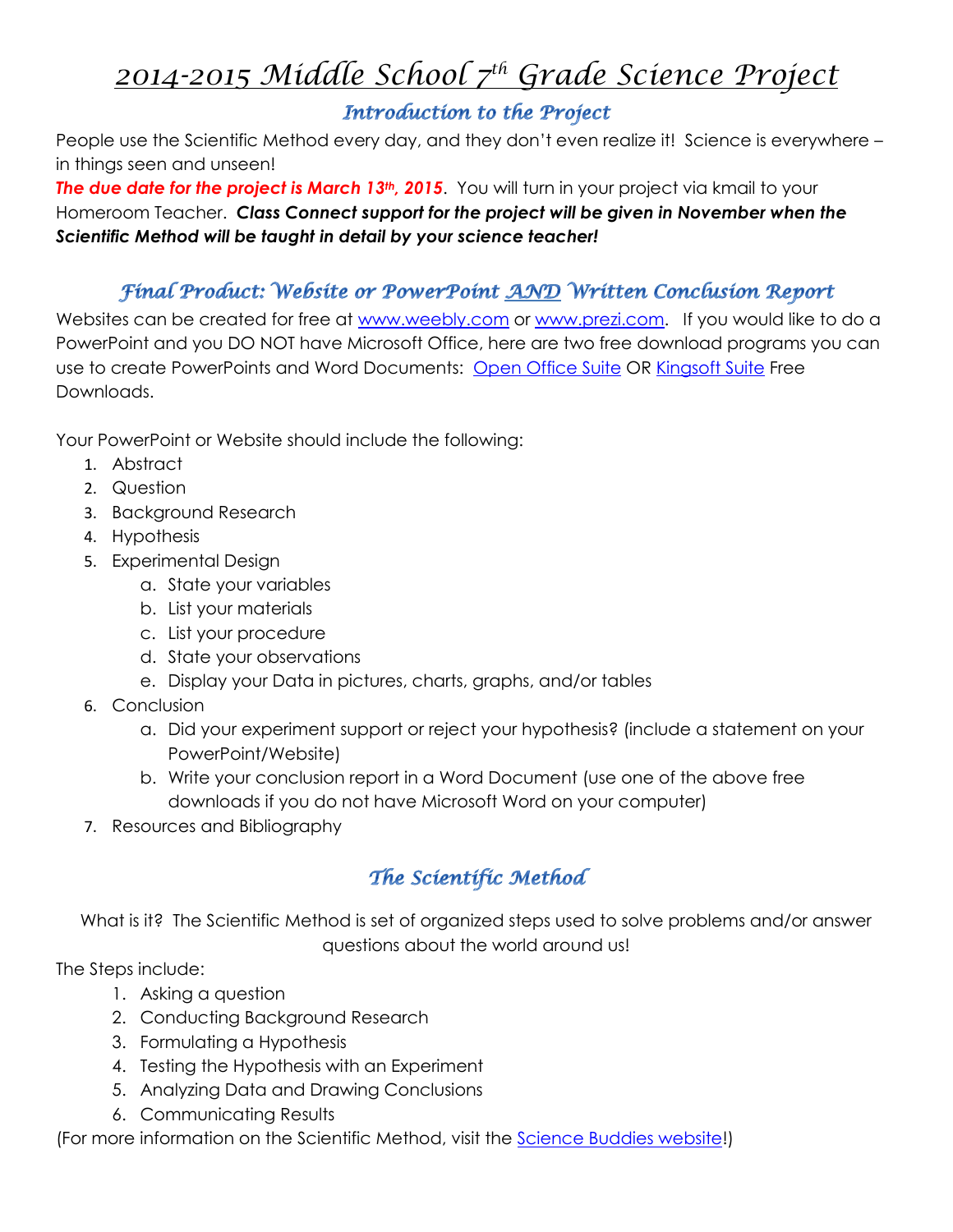### The Task

You will use the Scientific Method to compose a science project from start to finish! After submitting your project for a grade to your homeroom teacher, your final project will be evaluated, and if chosen, will be entered into our 4th Annual GCA Science Fair! (More details to come later about this if your project is chosen!) Although the Virtual Fair is not part of the project and you don't have to attend, it is great fun and a great way to show off your hard work! You may also enter your finished project into the Face to Face Science Fair Outing at the Tellus Museum whether or not your project is chosen for the Virtual Fair! Usually this outing is in May, and is completely optional.

## How-to Guide

Follow the steps below sequentially to complete your project!

**Create a Logbook**: All scientists keep a record of their experiments in some form of a journal. EVERYTHING that goes on with your experiment should be written down in a logbook. The logbook is bound (either a spiral notebook or a composition notebook). Entries must be written clearly and with detailed description so that another scientist can read it, duplicate the conditions of the experiment, and repeat the experiment exactly.

#### **Before an Experiment**

**Ask a Question**: The research question is the single most important part of the scientific method. Every part of your project is done to answer this question. Write your question down in your logbook.

**Research Your Topic**: What do you already know about your topic (prior knowledge)? Write it down in your logbook. Read books about your topic, hunt the internet, and find out what has been discovered about your topic already. Write your research down in your logbook. Don't forget to cite your sources.

**Hypothesis**: The hypothesis is an "educated guess" of what you *think* the answer to your question is *based on your research*. A hypothesis is formed as an "**If, then, because**" I statement, that you propose to be the answer to the research question. An educated guess is based on some prior knowledge and the research you have done. **Example of a hypothesis written in the correct format: If** I use the most expensive fertilizer, **then** plants will grow taller **because** there are more nutrients in more expensive fertilizers.

#### **During an Experiment**

**Experimental Design**: Plan an experiment in which you can test your hypothesis. You should have at least 3 trials to your experiment.

- **Variables**: The experiment will have parts that are manipulated (changed) and parts that occur as a result of that manipulation. An element or elements that do not change are called controlled variables or dependent variables, and elements that will change are called manipulated variables or independent variables.
- **Materials**: List **all** supplies and equipment used during your experiment in your logbook. Example: 250 ml. glass beaker 1 straw

150 ml. Lime Water 10 g. Baking Soda



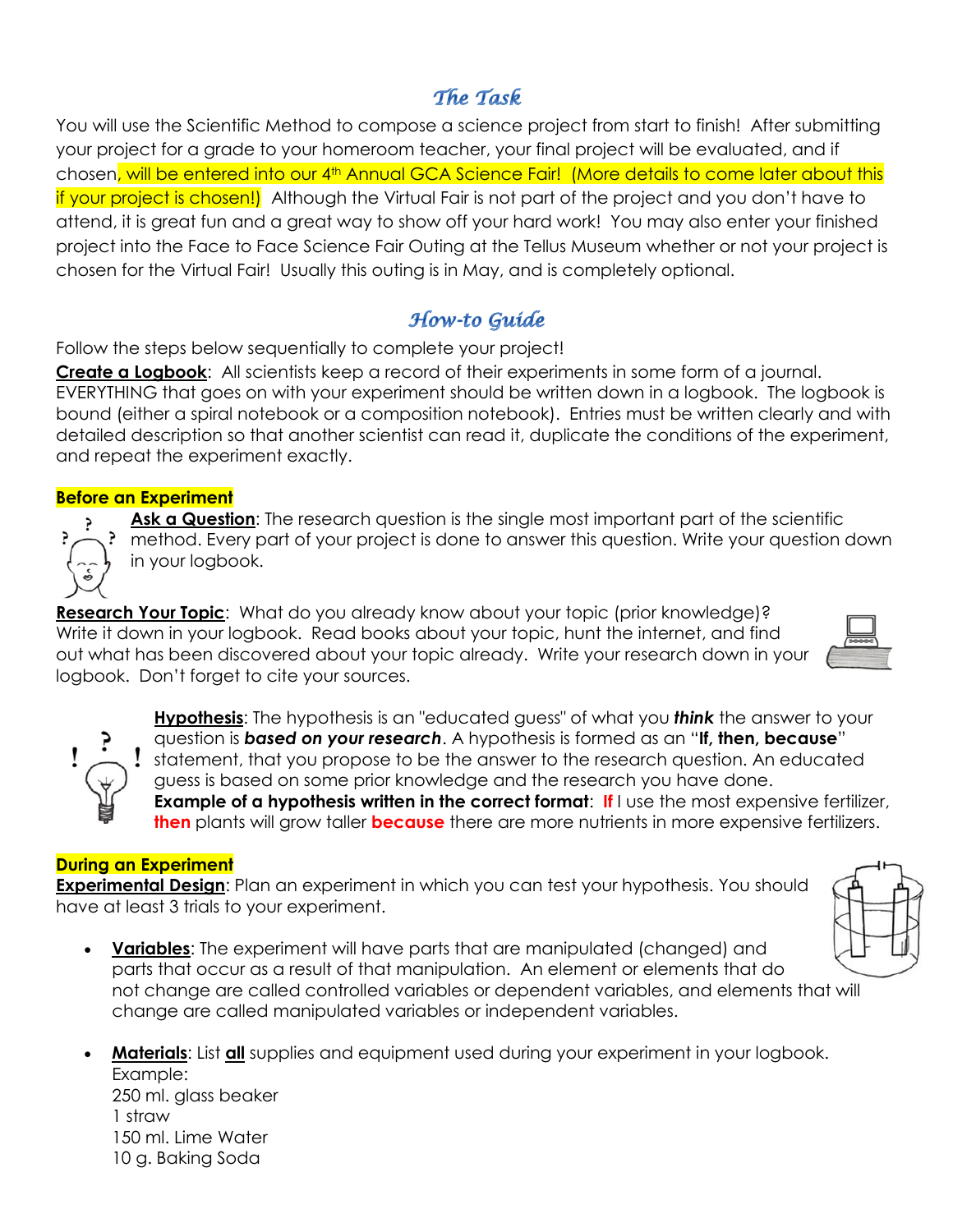- **Procedure**: The procedure is a *detailed, step-by-step description of how you conducted your experiment*. Example: "After 1 minute, I stirred in the baking soda and timed the reaction to be 45 seconds." Think about the procedure as a list of directions! The procedure should be written so that someone can take the procedure and duplicate your experiment step by step! You should write out your procedure AS YOU ARE DOING YOUR EXPERIMENT so you don't forget any steps.
- **Observation**: When you interact with your experiment, you are using your senses to observe. Does it have a smell, make a noise, have color, etc.? List any observations during your experiment in your logbook.
- **Collect Data**: As you observe your experiment, you will need to record the progress of your experiment. Data can be whatever you observe about your experiment that may or may not change during the time of the experimentation. Examples of data are values in pH, temperature, a measurement of growth, color, distance, etc. Data can be qualitative (color, appearance, shape, etc) or quantitative (precise measurements, numbers, etc.).



- **Data:** The data are the values written down as the experiment progresses. Examples of data entry on measuring plant growth. Notice there are 3 test plants to have 3 trials: 11/15/04 Control Plant 7.4 mm
	- Test Plant 1 16.2 mm
	- Test Plant 2 24.9 mm
	- Test Plant 3 37.2 mm

11/22/04 Control Plant 7.8 mm

- Test Plant 1 15.9 mm
- Test Plant 2 23.2 mm
- Test Plant 3 37.2 mm
- **Pictures, Charts & Graphs**: When at all possible, illustrations of data are advisable. They create a professional appearance and convey a great deal of information. Examples include: Bar Graph, Pie Chart, X & Y axis Graph, Histogram, etc. Charts and graphs make data easier to understand. It is also advisable to have pictures of you actually performing your experiment. Ask your Learning Coach or a friend to take pictures while you are doing your experiment.

### **After an Experiment**

Analyze your Data: Look carefully at your data for patterns.

**Write an Abstract**: An *abstract* is an abbreviated version of your science project final report. For most science projects, it is limited to a maximum of 250 words. **You will write this AFTER your experiment is complete!**

Almost all scientists and engineers agree that an **abstract should have the following five pieces**, so make sure yours does! :

- 1. **Introduction**. This is where you describe the purpose for doing your science project or invention. Why should anyone care about the work you did? You have to tell them why. Did you explain something that should cause people to change the way they go about their daily business? If you made an invention or developed a new procedure how is it better, faster, or cheaper than what is already out there? Motivate the reader to finish the abstract and examine your project.
- 2. **Problem Statement**. Identify the problem you solved and the hypothesis you investigated.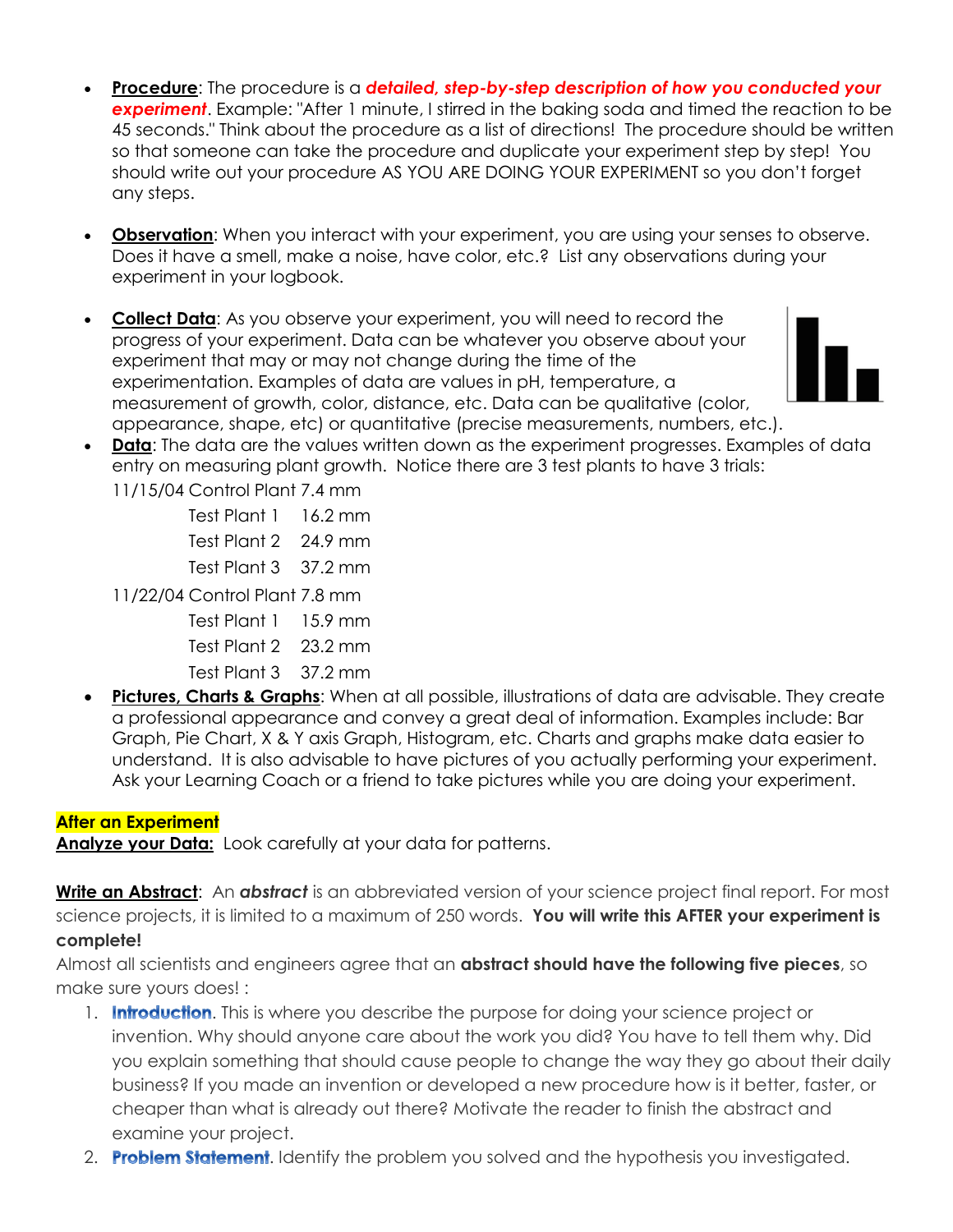- 3. Procedures. What was your approach for investigating the problem? Don't go into detail about materials unless they were critical to your success. Do describe the most important variables if you have room.
- 4. **Results**. What answer did you obtain? Be specific and use numbers to describe your results. Do not use vague terms like "most" or "some." The results are usually in the form of a statement that explains or interprets the data. You do not go into any detail or explanations here. You simply say in words what your data is telling you. Example: "Test Plant 3 showed little difference in growth rate as compared to the Control Plant."
- 5. **Conclusion**. The conclusion is a summary of the research and the results of the experiment. This is where you answer your research question. You make a statement of whether your data supported your hypothesis or not and why based on your research and data.

#### **Example Abstract:**

#### *"What Mouthwash Kills the Most Bacteria?*

*The purpose of my science fair project is to show which mouthwash kills the most bacteria. My hypothesis is if you use the more expensive mouthwash, then it will kill more bacteria than the cheaper mouthwash. I tested my hypothesis by growing bacteria from my mouth and then putting different types of mouthwashes on the separate colonies of bacteria. I then analyzed the Petri dishes and compared what the bacteria looked like before the mouthwash was applied and after the mouthwash was applied. Finally, I came to my conclusion which was that my hypothesis was incorrect and the cost of the mouthwash did not make a difference."* 



**Communicate your Results**: Tell people about what you have found out! Ex. Make a  $\lesssim$  speech, participate in a Science Fair. For this project you will write a formal conclusion report to communicate your results.

**Bibliography and Acknowledgements:** One of the most important things for a student to do is recognize the people and resources used in developing and conducting the project. Name the people who offered knowledge or helped, and list the web sites, retail stores, magazines, books, computer programs, etc. that were used as sources of information or supplies.

Adapted from: Copyright © 2007, Science Stuff, Inc. Science Stuff is a registered mark of Science Stuff, Inc.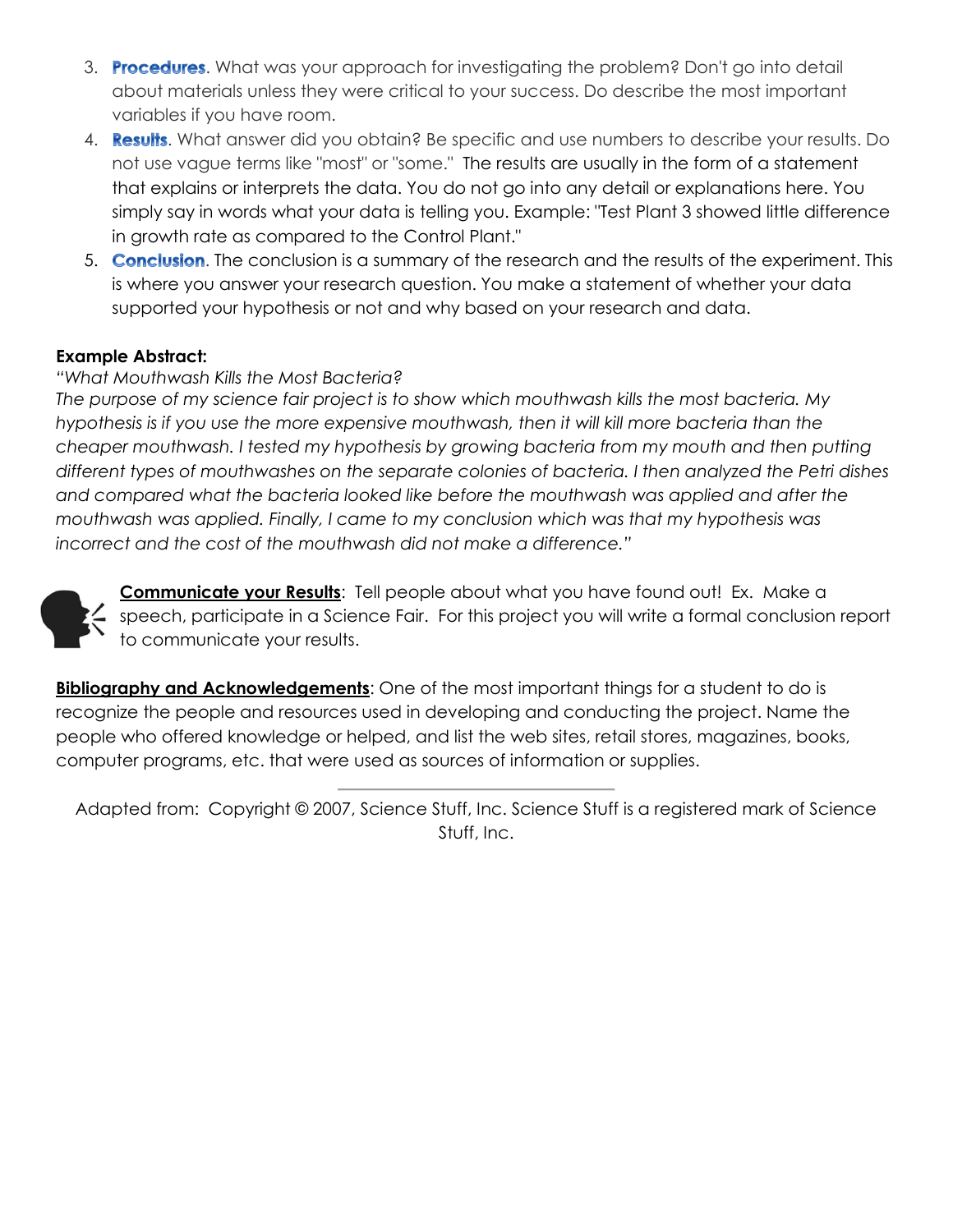# **Helpful Websites (optional)**

#### **Choosing A Science Project Topic:**

- [http://www.sciencebuddies.org/science-fair](http://www.sciencebuddies.org/science-fair-projects/project_ideas.shtml?From=Tab)[projects/project\\_ideas.shtml?From=Tab](http://www.sciencebuddies.org/science-fair-projects/project_ideas.shtml?From=Tab)<http://www.sciencebob.com/sciencefair/ideas.php>
- <http://www.education.com/science-fair/middle-school/>
- <http://www.juliantrubin.com/sciencefairprojectsaz.html>

#### **The Scientific Method:**

- [http://www.sciencemadesimple.com/scientific\\_method.html](http://www.sciencemadesimple.com/scientific_method.html)
- [http://www.biology4kids.com/files/studies\\_scimethod.html](http://www.biology4kids.com/files/studies_scimethod.html)

#### **Writing an Abstract:**

[http://www.sciencebuddies.org/science-fair-projects/project\\_abstract.shtml](http://www.sciencebuddies.org/science-fair-projects/project_abstract.shtml)

#### **Background Research:**

- [http://www.sciencebuddies.org/science-fair](http://www.sciencebuddies.org/science-fair-projects/project_background_research_worksheet.pdf)[projects/project\\_background\\_research\\_worksheet.pdf](http://www.sciencebuddies.org/science-fair-projects/project_background_research_worksheet.pdf)
- [http://www.sciencebuddies.org/science-fair](http://www.sciencebuddies.org/science-fair-projects/project_finding_information.shtml#howtofindinformation)[projects/project\\_finding\\_information.shtml#howtofindinformation](http://www.sciencebuddies.org/science-fair-projects/project_finding_information.shtml#howtofindinformation)

#### **Hypothesis:**

- <http://www.sciencebuddies.org/blog/2010/02/a-strong-hypothesis.php>
- [http://www.sciencebuddies.org/science-fair-projects/project\\_hypothesis.pdf](http://www.sciencebuddies.org/science-fair-projects/project_hypothesis.pdf)

#### **Variables:**

 [http://www.sciencebuddies.org/science-fair](http://www.sciencebuddies.org/science-fair-projects/project_variables.shtml#whatarevariables)[projects/project\\_variables.shtml#whatarevariables](http://www.sciencebuddies.org/science-fair-projects/project_variables.shtml#whatarevariables)

#### **Experimental Procedure:**

- [http://www.sciencebuddies.org/science-fair](http://www.sciencebuddies.org/science-fair-projects/project_experimental_procedure.shtml#checklist)[projects/project\\_experimental\\_procedure.shtml#checklist](http://www.sciencebuddies.org/science-fair-projects/project_experimental_procedure.shtml#checklist)
- [http://www.sciencebuddies.org/science-fair-projects/project\\_experimental\\_procedure.pdf](http://www.sciencebuddies.org/science-fair-projects/project_experimental_procedure.pdf)

#### **Conducting an Experiment:**

[http://www.sciencebuddies.org/science-fair-projects/project\\_experiment.shtml#overview](http://www.sciencebuddies.org/science-fair-projects/project_experiment.shtml#overview)

#### **Data Analysis and Graphs:**

- [http://www.sciencebuddies.org/science-fair-projects/project\\_data\\_analysis.shtml#checklists](http://www.sciencebuddies.org/science-fair-projects/project_data_analysis.shtml#checklists)
- [http://www.sciencebuddies.org/science-fair](http://www.sciencebuddies.org/science-fair-projects/project_data_analysis_summarizing_data.pdf)[projects/project\\_data\\_analysis\\_summarizing\\_data.pdf](http://www.sciencebuddies.org/science-fair-projects/project_data_analysis_summarizing_data.pdf)

#### **Conclusions:**

- [http://www.sciencebuddies.org/science-fair-projects/project\\_conclusions.shtml#checklist](http://www.sciencebuddies.org/science-fair-projects/project_conclusions.shtml#checklist)
- [http://www.sciencebuddies.org/science-fair-projects/project\\_conclusions.pdf](http://www.sciencebuddies.org/science-fair-projects/project_conclusions.pdf)

#### **Abstract:**

[http://www.sciencebuddies.org/science-fair-projects/project\\_abstract.pdf](http://www.sciencebuddies.org/science-fair-projects/project_abstract.pdf)

#### **Bibliography:**

- [http://www.sciencebuddies.org/science-fair-projects/project\\_bibliography.pdf](http://www.sciencebuddies.org/science-fair-projects/project_bibliography.pdf)
- <http://www.easybib.com/>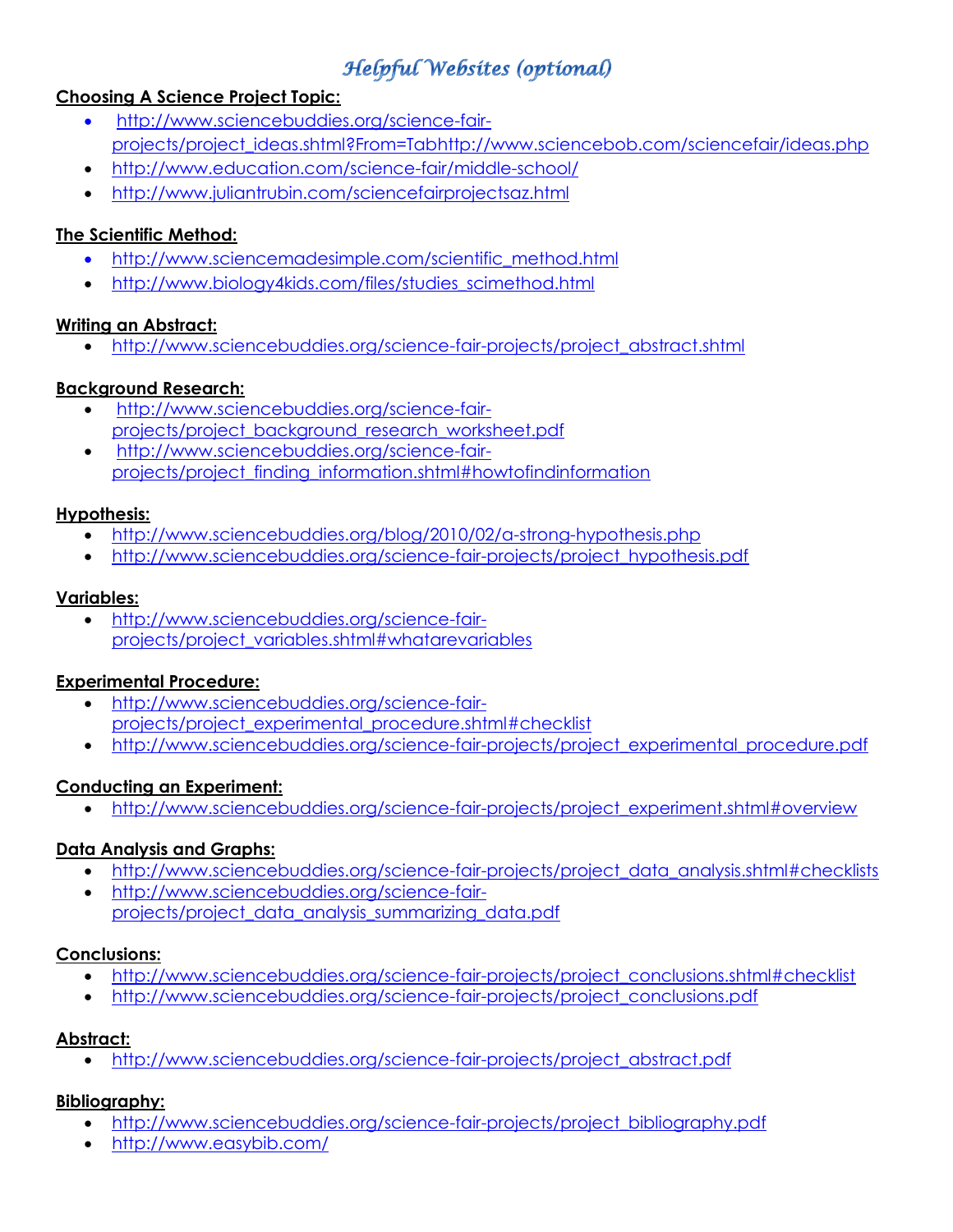# *7 th Grade Middle School Project Grading Rubric*

| Student:<br>Date Graded:                                                                                                                                  |                 |                |                         |  |
|-----------------------------------------------------------------------------------------------------------------------------------------------------------|-----------------|----------------|-------------------------|--|
| <b>Understanding of the Scientific Method</b>                                                                                                             |                 |                |                         |  |
| (All these components should be included in the PowerPoint presentation or on the Website)                                                                |                 |                |                         |  |
| <b>Category</b>                                                                                                                                           | <b>Possible</b> | <b>Points</b>  | <b>Teacher Comments</b> |  |
| Descriptions (check the boxes that are present)                                                                                                           | <b>Points</b>   | <b>Awarded</b> |                         |  |
| <b>Abstract</b>                                                                                                                                           |                 |                |                         |  |
| $\Box$ 250 words or less                                                                                                                                  |                 |                |                         |  |
| Parts of the Abstract should include:                                                                                                                     | 12 points       |                |                         |  |
| $\Box$ purpose for experiment                                                                                                                             |                 |                |                         |  |
| problem or question stated clearly                                                                                                                        |                 |                |                         |  |
| approach for investigating stated                                                                                                                         |                 |                |                         |  |
| $\Box$ results clearly stated                                                                                                                             |                 |                |                         |  |
| conclusion: summary of research and experiment                                                                                                            |                 |                |                         |  |
| <b>Question</b>                                                                                                                                           | 8 points        |                |                         |  |
| The question or problem is clearly stated                                                                                                                 |                 |                |                         |  |
| <b>Background Research</b>                                                                                                                                | 12 points       |                |                         |  |
| Thorough research done on the topic                                                                                                                       |                 |                |                         |  |
| <b>Hypothesis</b>                                                                                                                                         |                 |                |                         |  |
| Clear and testable<br>$\Box$                                                                                                                              | 8 points        |                |                         |  |
| Written as an "If - then - because" statement<br>Ш                                                                                                        |                 |                |                         |  |
| based off of research                                                                                                                                     |                 |                |                         |  |
| <b>Experimental Design</b>                                                                                                                                |                 |                |                         |  |
| Variables identified<br>Ш.                                                                                                                                |                 |                |                         |  |
| Detailed materials listed<br>ш                                                                                                                            | 12 points       |                |                         |  |
| Detailed step-by-step procedure listed<br>ப                                                                                                               |                 |                |                         |  |
| Data displayed in appropriate pictures, tables,<br>$\Box$                                                                                                 |                 |                |                         |  |
| charts, and /or graphs                                                                                                                                    |                 |                |                         |  |
| $\Box$ At least 3 trials completed                                                                                                                        |                 |                |                         |  |
| Data Analysis / Results                                                                                                                                   |                 |                |                         |  |
| Data is interpreted and statements are made that<br>ப                                                                                                     |                 |                |                         |  |
| explain the data                                                                                                                                          | 10 points       |                |                         |  |
| $\Box$ Statement made of whether hypothesis was                                                                                                           |                 |                |                         |  |
| supported or refuted, NOT correct or incorrect or                                                                                                         |                 |                |                         |  |
| right or wrong.                                                                                                                                           |                 |                |                         |  |
| <b>Communicating Your Results -</b><br>This is a separate piece from your PowerPoint/Website. Your conclusion report should be written in a Word Document |                 |                |                         |  |
|                                                                                                                                                           |                 |                |                         |  |
| <b>Conclusion</b>                                                                                                                                         |                 |                |                         |  |
| $\Box$ A written summary of the research and results of                                                                                                   |                 |                |                         |  |
| the experiment is given (300-600 words).<br>$\Box$ The question or problem is answered                                                                    |                 |                |                         |  |
| $\Box$ The hypothesis is identified as supported or                                                                                                       | 30 points       |                |                         |  |
| rejected based on experimental data.                                                                                                                      |                 |                |                         |  |
| $\Box$ Reasons the hypothesis was supported or rejected                                                                                                   |                 |                |                         |  |
| are given.                                                                                                                                                |                 |                |                         |  |
| $\Box$ Conclusion is written in formal language (correct                                                                                                  |                 |                |                         |  |
| grammar, spelling, sentence structure)                                                                                                                    |                 |                |                         |  |
| <b>Bibliography and Acknowledgements</b>                                                                                                                  |                 |                |                         |  |
| $\Box$ All sources used are cited in MLA format                                                                                                           |                 |                |                         |  |
| $\Box$ Acknowledgements are given to anyone who                                                                                                           | 8 points        |                |                         |  |
| assisted with the experiment                                                                                                                              |                 |                |                         |  |
| <b>Total</b>                                                                                                                                              | 100 points      |                |                         |  |